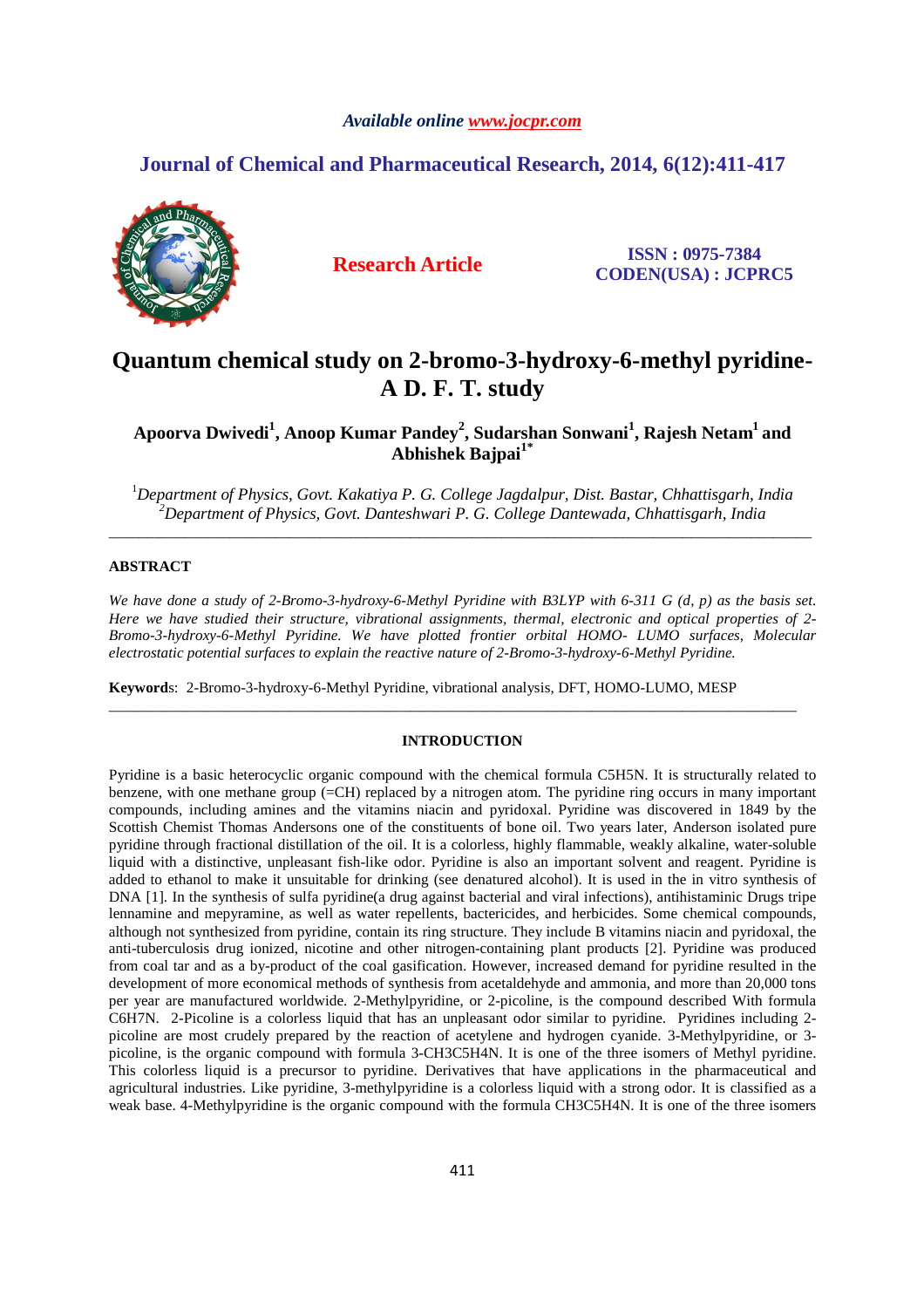of methyl pyridine. This colourless pungent liquid is a building block for the synthesis of other heterocyclic compounds [3, 4].

*\_\_\_\_\_\_\_\_\_\_\_\_\_\_\_\_\_\_\_\_\_\_\_\_\_\_\_\_\_\_\_\_\_\_\_\_\_\_\_\_\_\_\_\_\_\_\_\_\_\_\_\_\_\_\_\_\_\_\_\_\_\_\_\_\_\_\_\_\_\_\_\_\_\_\_\_\_\_*

As a part of our ongoing research work [5-9], we report the study of 2-Bromo-3-hydroxy-6-Methyl Pyridine by DFT study. To the best of our knowledge no comparative quantum chemical calculations of this molecule has been reported so far in the literature.

#### **2. Computational methods**

All the calculations were performed by the B3LYP [10, 11] method using the 6-311 G (d, p) basis set of Density functional theory [12]. All computations were carried out with the GAUSSIAN 09 package [13]. By combining the results of the GAUSSVIEW'S program [14] with symmetry considerations, vibrational frequency assignments were made with a high degree of accuracy. Vibrational frequencies for these molecules were calculated with these methods and then scaled [15] by 0.9613.

#### **RESULTS AND DISCUSSION**

#### **3.1 Geometry Optimization**

The optimized structure parameters of 2-bromo-3-hydroxy-6-methylpyridine calculated by B3LYP, method with the 6-311G (d, p) basis set are listed in table 1 and are in accordance with the atom numbering scheme as shown in fig. (1). After geometry optimization local minimum energy obtained for structure optimization of 2-bromo-3-hydroxy-6-methylpyridine with 6-311G (d, p) basis set is approximately (-2936.4687) atomic unite for B3LYP method.



**Figure 1:- Model molecular structure of 2-bromo-3-hydroxy-6-methylpridine** 

The (C-C) bond length varies between the value 1.390 Å-1.504 Å, while (C-O) and (C-Br) bond length is of 1.350 Å and 1.948Å respectively. For (C-N), Bond length varies between the value 1.303 Å - 1.343 Å while, (C-H) bond length Varies between the 1.083 Å -1.093 Å. Here (O-H) bond length is 0.963 Å. All the Calculated bond lengths are in good agreement with experimental data as given In Table 1.

The (C-C-C) bond angle varies from 112.9 - 119.9 degree while, (C-C-O) bond Angle is of 124.6 degree. The (C-C-Br) bond angles is of 119.9 degree while, the (C-C-N) bond Angle varies from 116.8-125.3 degree. (Br-C-N) bond angle is of 117.7 degree while, (C-C-H) Bond angle varies from 110.4-120.1 degree. The (H-C-H) bond angle varies from 107.1-108.6 degree, while the (C-N-C) bond angle is of 119.3 degree. Here (C-O-H) bond angle is of 108.4 degree. All The calculated bond angles are in good agreement with experimental data as Given in Table 1.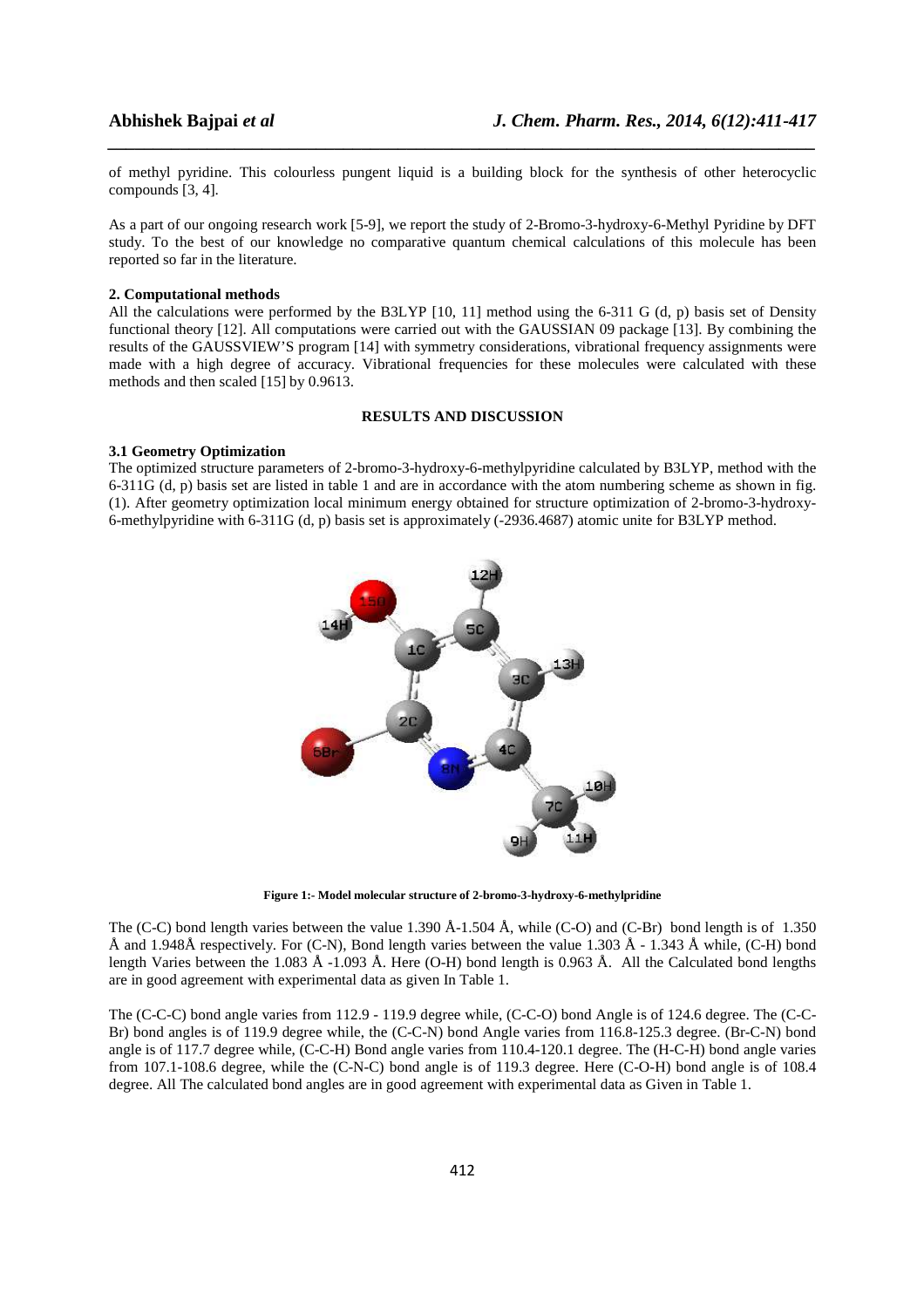| S. No.                  | <b>Parameters</b>                                 | <b>Experimental</b> | Calculated |
|-------------------------|---------------------------------------------------|---------------------|------------|
| $\mathbf{1}$            | $C_1-C_2$                                         | 1.385               | 1.403      |
| $\overline{2}$          | $C_1$ - $C_5$                                     | 1.386               | 1.393      |
| $\overline{\mathbf{3}}$ | $\overline{C_1}$ -O <sub>15</sub>                 | 1.338               | 1.350      |
| $\overline{\mathbf{4}}$ | $C_2-Br_6$                                        | 1.894               | 1.948      |
| 5                       | $C_2-N_8$                                         | 1.313               | 1.303      |
| 6                       | $C_3-C_4$                                         | 1.378               | 1.396      |
| 7                       | $C_3-C_5$                                         | 1.370               | 1.390      |
| 8                       | $C_3 - H_{13}$                                    | 0.930               | 1.083      |
| 9                       | $C_4$ - $C_7$                                     | 1.493               | 1.504      |
| 10                      | $C_4-N_8$                                         | 1.347               | 1.343      |
| 11                      | $C_5 - H_{12}$                                    | 0.930               | 1.083      |
| 12                      | $\overline{C_7-H_9}$                              | 0.960               | 1.093      |
| 13                      | $C_7 - H_{10}$                                    | 0.960               | 1.091      |
| 14                      | $\overline{C_7}$ -H <sub>11</sub>                 | 0.960               | 1.093      |
| 15                      | $H_{14} - O_{15}$                                 | 0.800               | 0.969      |
| 16                      | $\overline{C}_2$ -C <sub>1</sub> -C <sub>5</sub>  | 115.5               | 115.6      |
| 17                      | $\overline{C}_2$ -C <sub>1</sub> -O <sub>15</sub> | 119.2               | 124.6      |
| 18                      | $C_5 - C_1 - C_{15}$                              | 125.3               | 119.7      |
| 19                      | $C_1$ - $C_2$ - $Br_6$                            | 118.5               | 116.9      |
| $\overline{20}$         | $C_1$ - $C_2$ - $N_8$                             | 125.0               | 125.3      |
| 21                      | $Br_6-C_2-N_8$                                    | 116.4               | 117.7      |
| 22                      | $\overline{C_4-C_3-C_5}$                          | 120.3               | 119.9      |
| 23                      | $\overline{C_4-C_3}$ - $H_{13}$                   | 120.0               | 120.1      |
| $\overline{24}$         | $C_5 - C_3 - H_{13}$                              | 120.0               | 119.9      |
| $\overline{25}$         | $\overline{C_3-C_4-C_7}$                          | 123.4               | 112.9      |
| 26                      | $C_3 - C_4 - N_8$                                 | 119.9               | 120.1      |
| 25                      | $C_7 - C_4 - N_8$                                 | 116.7               | 116.8      |
| 26                      | $C_1$ -C <sub>5</sub> -C <sub>3</sub>             | 120.2               | 119.5      |
| 27                      | $C_1$ - $C_5$ - $H_{12}$                          | 120.0               | 118.6      |
| 28                      | $C_3 - C_5 - H_{12}$                              | 120.0               | 112.7      |
| 29                      | $C_4$ - $C_7$ - $H_9$                             | 109.0               | 110.4      |
| 30                      | $C_4 - C_7 - H_{10}$                              | 109.0               | 111.4      |
| 31                      | $\overline{C}_4$ - $C_7$ - $H_{11}$               | 110.0               | 110.4      |
| 32                      | $H_9 - C_7 - H_{10}$                              | 109.0               | 108.5      |
| 33                      | $H_9 - C_7 - H_{11}$                              | 109.0               | 107.1      |
| 33                      | $H_{10}$ -C <sub>7</sub> -H <sub>11</sub>         | 109.0               | 108.6      |
| 34                      | $C_2$ -N <sub>8</sub> - $C_4$                     | 119.0               | 119.3      |
| 35                      | $C_1$ -O <sub>15</sub> -H <sub>14</sub>           | 113.0               | 108.4      |

*\_\_\_\_\_\_\_\_\_\_\_\_\_\_\_\_\_\_\_\_\_\_\_\_\_\_\_\_\_\_\_\_\_\_\_\_\_\_\_\_\_\_\_\_\_\_\_\_\_\_\_\_\_\_\_\_\_\_\_\_\_\_\_\_\_\_\_\_\_\_\_\_\_\_\_\_\_\_* **Table -1 Bond length (A<sup>0</sup> ) and bond angle of 2-bromo-3-hydroxy-6-methyl pyridine** 

#### **3.2 Electronic and Thermodynamic properties**

The interaction with other species in a chemical system is also determined by frontier orbital's, HOMO and LUMO. It can also be determined by experimental data. The frontier orbital gap helps to distinguish the chemical reactivity and kinetic stability of the molecule.

A molecule which has a larger orbital gap is more polarized having reactive part as far as reaction is concerted. The frontier orbital gap in case of the given molecule is -5.39512 eV for 2- bromo -3-hydroxy- 6-methylpyridine given in Table 2. The contour plots of the HOMO, LUMO MESP structure of the molecule are shown in Figure 2. The importance of MESP lies in the fact that it simultaneously displays molecular size, shape as well as positive, negative, and neutral electrostatic potential region in terms of grading and is very useful in the investigation of molecular structure with its physiochemical property relationship Several calculated thermodynamic properties based on the Vibrational analysis at B3LYP and 6-311G (d, p) level, like internal thermal energy (E), constant volume heat capacity  $(C_v)$ , and entropy  $(S)$ , have been calculated and listed in Table 3. At the room temperature, conduction band is almost empty so electronic contribution in total energy negligible. Thermodynamic parameters clearly indicate that vibration motion plays a crucial role in assessing thermo dynamical behavior of title compounds.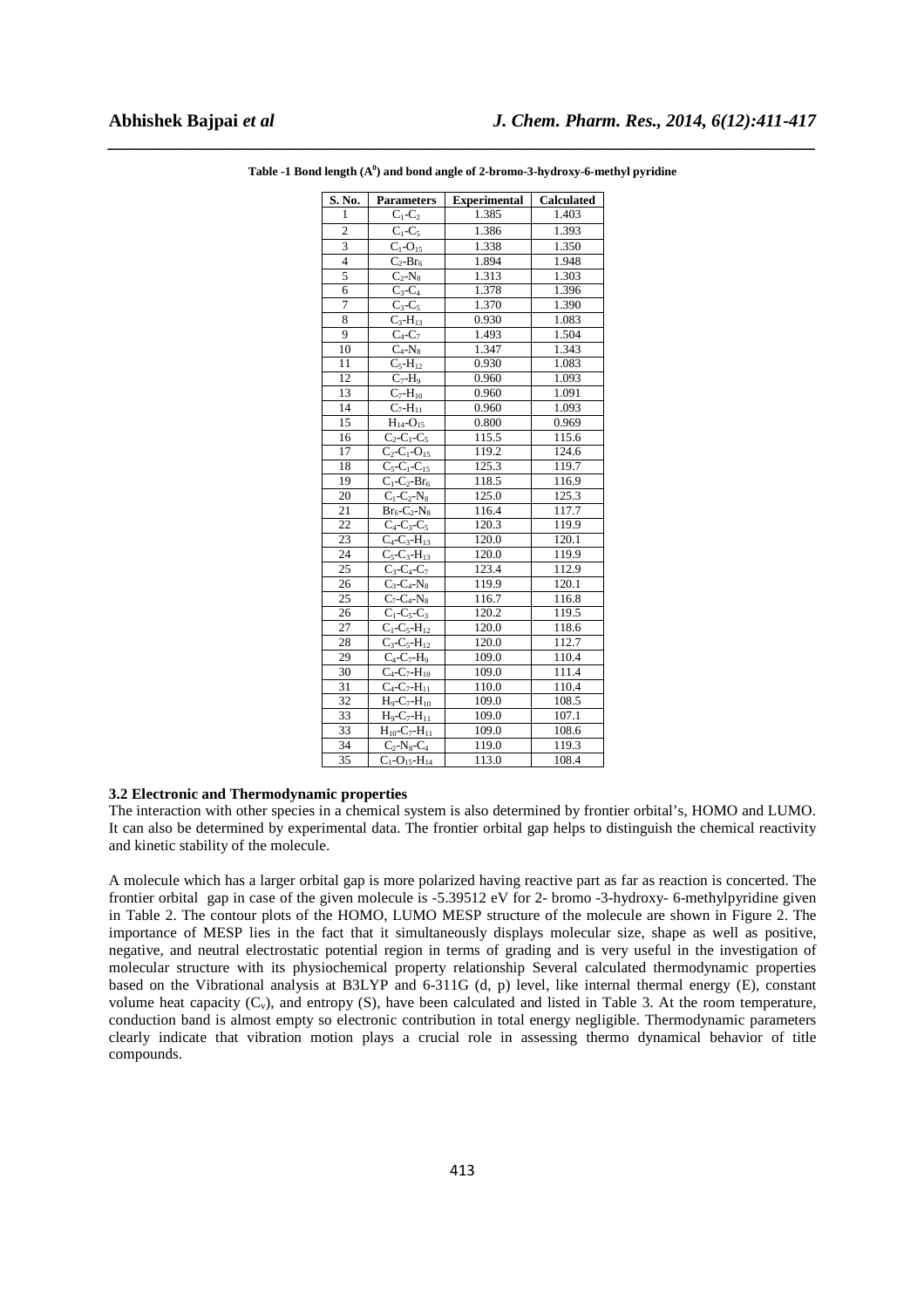| S.No. | <b>Parameters</b>                | Value        |
|-------|----------------------------------|--------------|
| 1.    | Total Energy E (a.u.)            | $-2936.4687$ |
| 2.    | Homo                             | $-0.24189$   |
| 3.    | Lumo                             | $-0.04354$   |
| 4.    | Frontier Orbital Energy Gap (eV) | 5.39512      |
| 5.    | Dipole Moment (Debye)            | 1.9384       |

*\_\_\_\_\_\_\_\_\_\_\_\_\_\_\_\_\_\_\_\_\_\_\_\_\_\_\_\_\_\_\_\_\_\_\_\_\_\_\_\_\_\_\_\_\_\_\_\_\_\_\_\_\_\_\_\_\_\_\_\_\_\_\_\_\_\_\_\_\_\_\_\_\_\_\_\_\_\_* **Table -2 Total Energy, Homo, Lumo, Energy Gap and Dipole Moment of 2- bromo -3-hydroxy- 6- methylpyridine** 

**Table -3 Thermodynamic properties of 2- bromo -3-hydroxy- 6-methylpyridine** 

| <b>Parameters</b> | E(Thermal) KCal/Mol | CV (Cal/Mol-elvin) | S (Cal/Mol-elvin) |
|-------------------|---------------------|--------------------|-------------------|
| Total             | 74.240              | 31.001             | 93.213            |
| Translational     | 0.889               | 2.981              | 41.583            |
| Vibrational       | 72.463              | 25.039             | 21.339            |



**Figure 2. LUMO-HOMO and MESP pictures of 2- bromo -3-hydroxy- 6-methylpyridine** 

#### **3.3 Atomic Charge, Polarizability and Hyper Polarizability**

In Gas Phase, the Mulliken atomic charges for all atoms of the 2-bromo-3-hydroxy-6- methyl pyridine compound are calculated by B3LYP, methods with 6-311G(d, p) as basis set in gas phase and are presented in Table 4. Dipole moment (µ), polarizability *<*α*>* and total first static hyper polarizability β [16-17] are also calculated (Table 5) by using density functional theory. They can be expressed in terms of *x*, *y*, *z* components and are given by following equations 1, 2 and 3-

$$
\mu = (\mu_x^2 + \mu_y^2 + \mu_z^2)^{1/2} \tag{1}
$$

$$
\langle \alpha \rangle = 1 \langle 3 \left[ \alpha_{xx} + \alpha_{yy} + \alpha_{zz} \right] \tag{2}
$$

$$
\beta_{\text{Total}} = (\beta_x^2 + \beta_y^2 + \beta_z^2)^{1/2} = [(\beta_{xxx} + \beta_{xyy} + \beta_{xzz})^2 + (\beta_{yyy} + \beta_{yxx} + \beta_{yzz})^2 + (\beta_{zzz} + \beta_{zxx} + \beta_{zyy})^2]^{1/2}
$$
(3)

The  $\beta$  components of Gaussian output are reported in atomic units. Where (1 a.u. = 8.3693X10<sup>-33</sup> e.s.u.). For 2bromo-3-hydroxy-6- methyl pyridine, the calculated dipole moment value is 1.9384 Debye. Having higher dipole moment than water (2.16 Debye), 2-bromo-3-hydroxy-6- methyl pyridine can be used as better solvent. As we see a greater contribution of  $\alpha_{vz}$  in molecule which shows that molecule is elongated more towards X direction and more contracted to X direction. Perpendicular part Z contributes less part of polarizability of molecule.  $β_{xxx}$ ,  $β_{zzz}$  contribute larger part of hyper polarizability in the molecule. This shows that XZ plane and X-axis more optical active in these direction.

#### **3.4 Assignment of Fundamentals**

2- bromo -3-hydroxy- 6-methylpyridine has 15 atoms with 39 normal modes of vibration. We made a reliable oneto-one correspondence between the fundamentals and the frequencies calculated by DFT (B3LYP) methods. All modes are discussed hereafter in table 6 with vibrational assignments.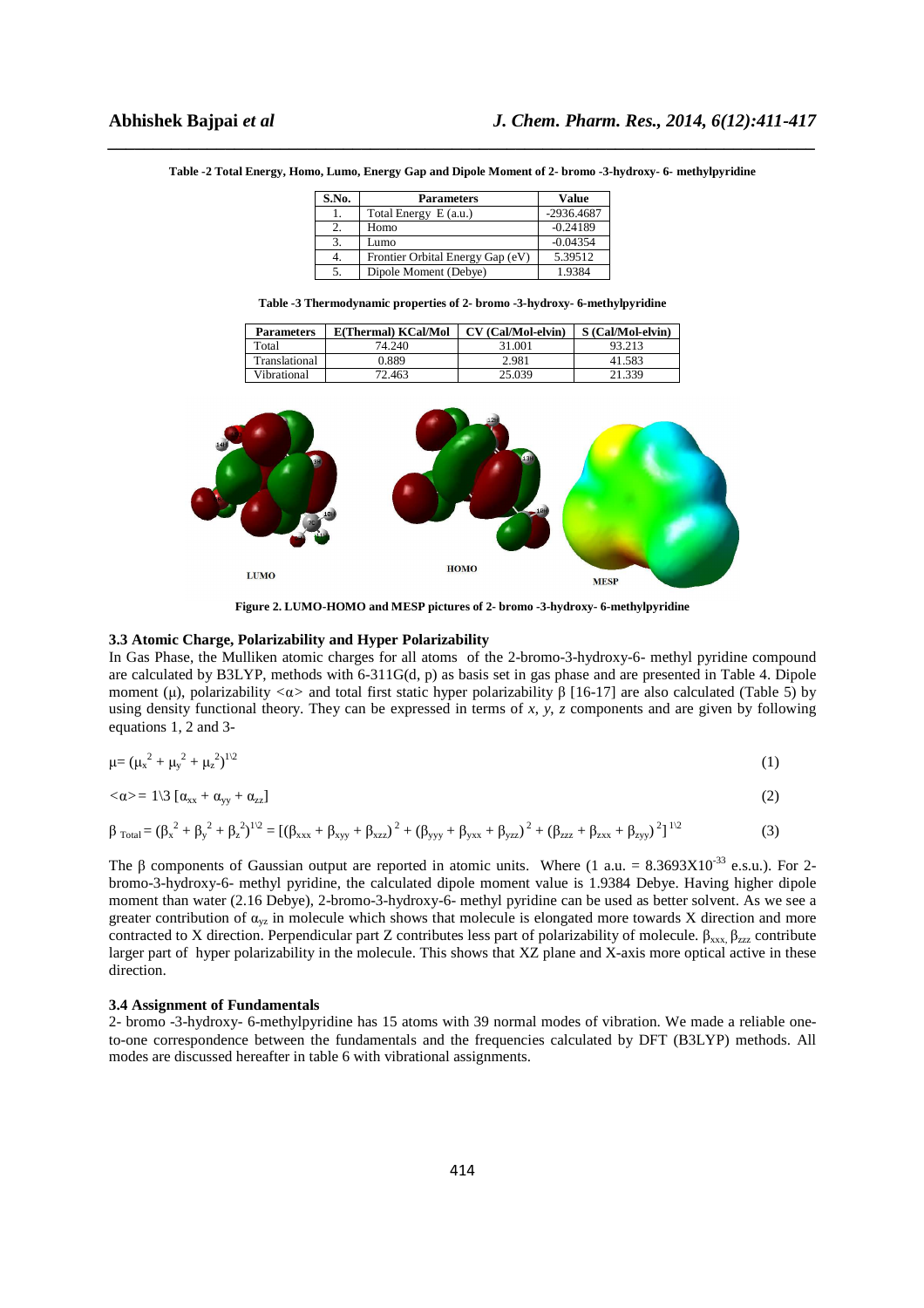#### **3.4.1 Vibrational modes Description**

# **3.4.1.1 Spectral region above 2800 cm-1**

The C-H stretching vibrations are generally observed in the region 2800-3500cm<sup>-1</sup>. Accordingly, in the present study for 2- bromo -3-hydroxy- 6-methylpyridine, the C-H stretching vibrations are calculated at 2923, 2976, 2999, 3063, 3079, 3578, cm-1 respectively**.** 

*\_\_\_\_\_\_\_\_\_\_\_\_\_\_\_\_\_\_\_\_\_\_\_\_\_\_\_\_\_\_\_\_\_\_\_\_\_\_\_\_\_\_\_\_\_\_\_\_\_\_\_\_\_\_\_\_\_\_\_\_\_\_\_\_\_\_\_\_\_\_\_\_\_\_\_\_\_\_*

| S. No.         | Atom           | Atomic Charge |
|----------------|----------------|---------------|
| 1              | $C_1$          | 0.160466      |
| 2              | $C_{2}$        | 0.013277      |
| 3              | $C_3$          | $-0.123214$   |
| $\overline{4}$ | $C_4$          | 0.049873      |
| 5              | $\mathrm{C}_5$ | $-0.007522$   |
| 6              | $Br_1$         | $-0.046432$   |
| 7              | $C_6$          | $-0.230649$   |
| 8              | N              | $-0.310328$   |
| 9              | Н,             | 0.128423      |
| 10             | H,             | 0.102629      |
| 11             | H <sub>3</sub> | 0.128424      |
| 12             | H4             | 0.117861      |
| 13             | $H_5$          | 0.101464      |
| 14             | Н              | 0.248362      |
| 15             | O              | $-0.332633$   |

#### **Table 4Atomic charges of 2-bromo-3-hydroxy-6- methyl pyridine**

**Table 5Polarizability and Hyper Polarizability of 2-bromo-3-hydroxy-6- methyl pyridine** 

| Polarizability                                             | <b>Value</b> |
|------------------------------------------------------------|--------------|
| $\alpha_{xx}$                                              | $-54.7264$   |
| $\alpha_{xy}$                                              | $-0.0771$    |
| $\alpha_{yy}$                                              | $-66.5090$   |
| $\alpha_{yz}$                                              | 0.0004       |
| $\alpha_{zz}$                                              | $-66.7250$   |
| $\alpha_{zx}$                                              | 0.0000       |
| α                                                          | 62.6535      |
| <b>Hyper Polarizability</b>                                | Value        |
| $\beta_{\rm xx\underline{x}}$                              | $-52.2575$   |
| $\beta_{\rm xxy}$                                          | $-0.5520$    |
| $\beta_{xyy}$                                              | $-13.0059$   |
| $\rm{B}_{\rm vvy}$                                         | $-15.8613$   |
| gžž                                                        | 0.0010       |
| $\beta_{\rm xxZ}$                                          | 0.0009       |
| $\beta_{xz\overline{z}}$                                   | $-23.5231$   |
| $\rm{B}_{VZZ}$                                             | $-7.0340$    |
| $\beta_{\text{V}\underline{\text{V}\underline{\text{Z}}}}$ | 0.0007       |
| $\beta_{\rm xyz}$                                          | $-0.0013$    |
| β                                                          | 91.9578      |

#### **3.4.1.2 Spectral region between 1000cm-1 to 2300cm-1**

C-H, and C-O-H and C-C-H in plane bending (β) vibrations are observed at 1100 cm<sup>-1</sup> and 1375 cm<sup>-1</sup>. Ring deformation is seen at 1549 and 1574 cm<sup>-1</sup> while Scissoring H-C-H at 1442 cm<sup>-1</sup>. Twist in C-H are also observed at 1021, 1423, 1433cm<sup>-1</sup> in middle region.

### **3.4.1.3 Spectral region below 1000cm-1**

Twisting in whole ring is at 55 cm<sup>-1</sup> and torsion  $\tau$  is at 181, 469, 478, 570, 652 and 714, cm<sup>-1</sup> in calculated spectrum. Out of plane bending (C-C-H) is observed at 120, 168, 343, 435, 456, 814, 929 cm<sup>-1</sup> while butterfly motion is presented at 975cm-1 in theoretical spectrum.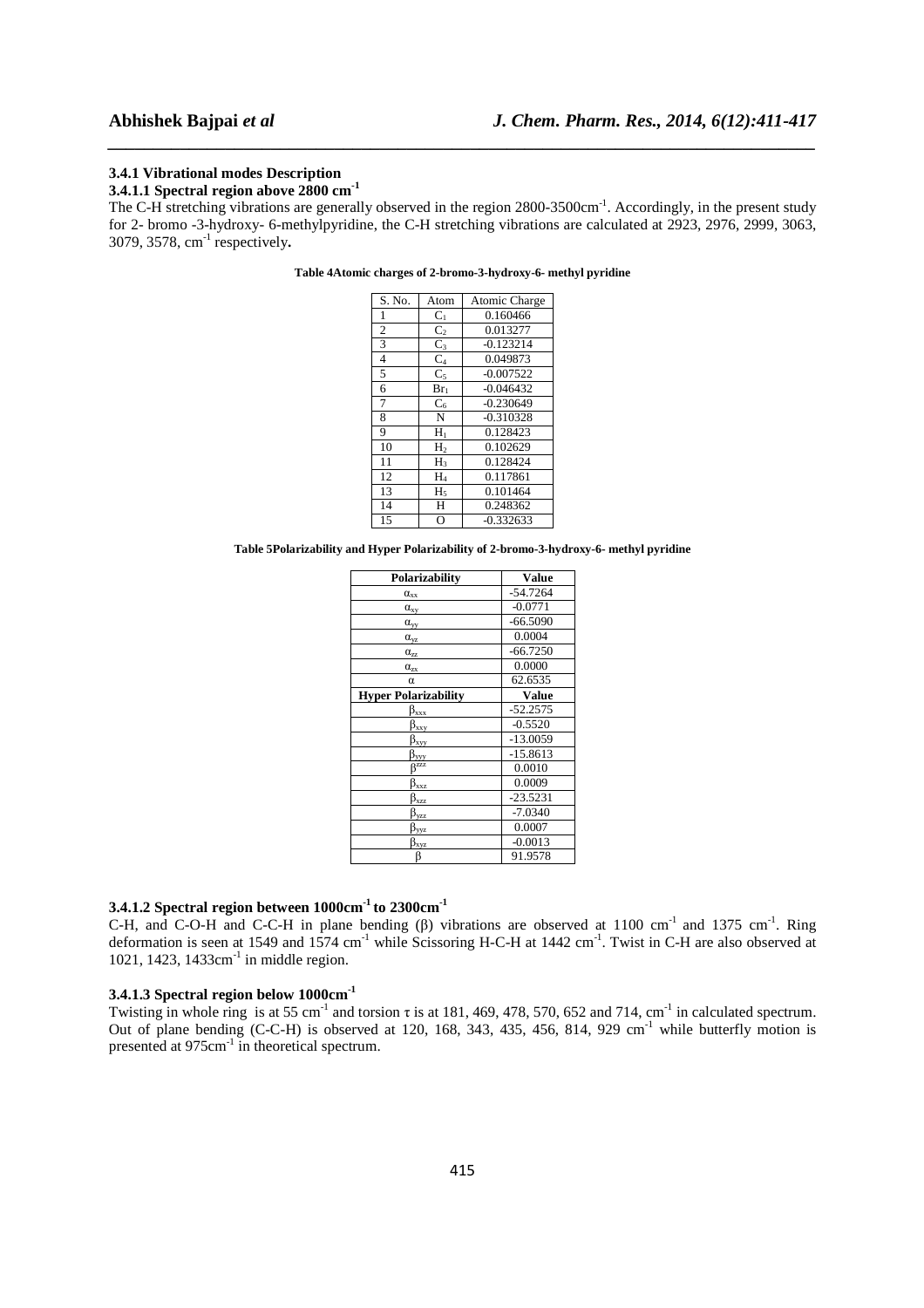| S. No.                  | <b>Frequency</b> | <b>IR</b> intensity | <b>Vibrational Assignments</b>                                                                                          |
|-------------------------|------------------|---------------------|-------------------------------------------------------------------------------------------------------------------------|
| 1                       | 55               | 0.963               | Twist CH <sub>2</sub>                                                                                                   |
| $\overline{c}$          | 120              | 1.926               | Out of plane bending in C-C-H                                                                                           |
| $\overline{\mathbf{3}}$ | 168              | 2.889               | Out of plane bending in C-C-H                                                                                           |
| $\overline{4}$          | 181              | 3.852               | $\tau$ (torsion) (C-C-C-H)                                                                                              |
| 5                       | 244              | 4.815               | $v (Br_6-C_2)$                                                                                                          |
| 6                       | 331              | 5.778               | $\beta$ (C <sub>3</sub> -C <sub>4</sub> -C <sub>7</sub> )                                                               |
| $\overline{7}$          | 343              | 6.741               | Out of plane bending in C-C-H                                                                                           |
| 8                       | 432              | 7.704               | Out of plane bending in C-C-H                                                                                           |
| 9                       | 456              | 8.667               | Out of plane bending in C-C-H                                                                                           |
| 10                      | 469              | 9.630               | $\tau$ (torsion) (C-C-C-C)                                                                                              |
| 11                      | 478              | 10.59               | $\tau$ (torsion) (C-C-C-H)                                                                                              |
| 12                      | 570              | 11.55               | $\tau$ (torsion) (C-C-C-C)                                                                                              |
| 13                      | 652              | 12.51               | $\tau$ (torsion) (C-C-C-H)                                                                                              |
| 14                      | 714              | 13.48               | $\tau$ (torsion) (C-C-C-C)                                                                                              |
| 15                      | 744              | 14.44               | $\overline{\tau}$ (torsion) (C-C-C-C)                                                                                   |
| 16                      | 814              | 15.40               | Out of plane bending in C-C-H                                                                                           |
| 17                      | 840              | 16.37               | Ring deformation                                                                                                        |
| 18                      | 929              | 17.33               | Out of plane bending in C-C-H                                                                                           |
| 19                      | 975              | 18.29               | Butterfly motion in $(C-H_3)$                                                                                           |
| 20                      | 1021             | 19.26               | Twist in $(C_7-H_9)+(C_7-H_{11})$                                                                                       |
| 21                      | 1033             | 20.22               | Ring deformation                                                                                                        |
| 22                      | 1100             | 21.18               | $\beta$ (H <sub>12</sub> -C <sub>5</sub> -C <sub>3</sub> )+ $\beta$ (H <sub>13</sub> -C <sub>3</sub> -H <sub>5</sub> )  |
| $\sqrt{23}$             | 1173             | 22.14               | Ring deformation                                                                                                        |
| 24                      | 1224             | 23.11               | $v(C_4-H_7)$                                                                                                            |
| 25                      | 1247             | 24.07               | $v(C_4-N_8)$                                                                                                            |
| 26                      | 1311             | 25.03               | $v(C_2-N_8)$                                                                                                            |
| 27                      | 1360             | 26.00               | Butterfly motion in $(C-H_3)$                                                                                           |
| 28                      | 1375             | 26.96               | $\beta$ (C <sub>1</sub> -O <sub>15</sub> -H <sub>14</sub> )+ $\beta$ (C <sub>3</sub> -C <sub>5</sub> -H <sub>12</sub> ) |
| 29                      | 1423             | 27.92               | Twist in $(C-H_3)$                                                                                                      |
| 30                      | 1433             | 28.89               | $v$ (C-H)                                                                                                               |
| 31                      | 1442             | 29.85               | S(H-C-H) (Scissoring)                                                                                                   |
| 32                      | 1549             | 30.81               | Ring deformation                                                                                                        |
| 33                      | 1574             | 31.77               | Ring deformation                                                                                                        |
| 34                      | 2923             | 32.74               | $v(C_7-H_9)+v(C_7-H_{11})+v(C_7-H_{10})$                                                                                |
| 35                      | 2976             | 33.70               | $v(C_7-H_{11})+v(C_7-H_9)$                                                                                              |
| 36                      | 2999             | 34.66               | $v(C_7-H_{10})$                                                                                                         |
| 37                      | 3063             | 35.63               | $v(C_3-H_{13})+v(C_5-H_{12})$                                                                                           |
| 38                      | 3079             | 36.59               | $v(C_3-H_{13})+v(C_5-H_{12})$                                                                                           |
| 39                      | 3578             | 37.55               | $v(O_{15} - H_{14})$                                                                                                    |

*\_\_\_\_\_\_\_\_\_\_\_\_\_\_\_\_\_\_\_\_\_\_\_\_\_\_\_\_\_\_\_\_\_\_\_\_\_\_\_\_\_\_\_\_\_\_\_\_\_\_\_\_\_\_\_\_\_\_\_\_\_\_\_\_\_\_\_\_\_\_\_\_\_\_\_\_\_\_* **Table -6 Calculated wave numbers and IR intensity of 2-bromo-3-hydroxy-6- methyl pyridine** 

#### **CONCLUSION**

In this work a detailed vibrational analysis has been carried out using Density Functional B3LYP method with suitable basis set combination. This study is very useful in assigning the correct frequencies for several modes of vibrations. The total energy, entropy and full geometry optimization has been also performed using same method, which is very useful for the study of structure and thermodynamics of the molecule. Normal modes are discussed in detail with the help of gauss view program. Dipole moment shows the solvency properties of these molecules while Thermodynamic properties show that vibrational motion plays an important role in the field of this research . No experimental FTIR spectrum is available for comparison of e2- bromo -3-hydroxy- 6-methylpyridine so it will provide a suitable path for experimental researchers.

#### **Acknowledgement**

The author (Abhishek Kumar Bajpai) is thankful to University Grants Commissions, New Delhi for its financial assistance. The corresponding author is also grateful to Professor Neeraj Misra for providing valuable suggestions.

#### **REFERENCES**

[1] Iodine solution(0.02M in THF/ pyridine/H20 70:20:10)". Sigma-Aldrich retrieved 28 November **2011**.

[2] Pyridine, Encyclopedia Britannica on-line, **2014**.

[3] Linnell, Robert, *Journal of Organic Chemistry*, **1960**, 25 (2): 290.